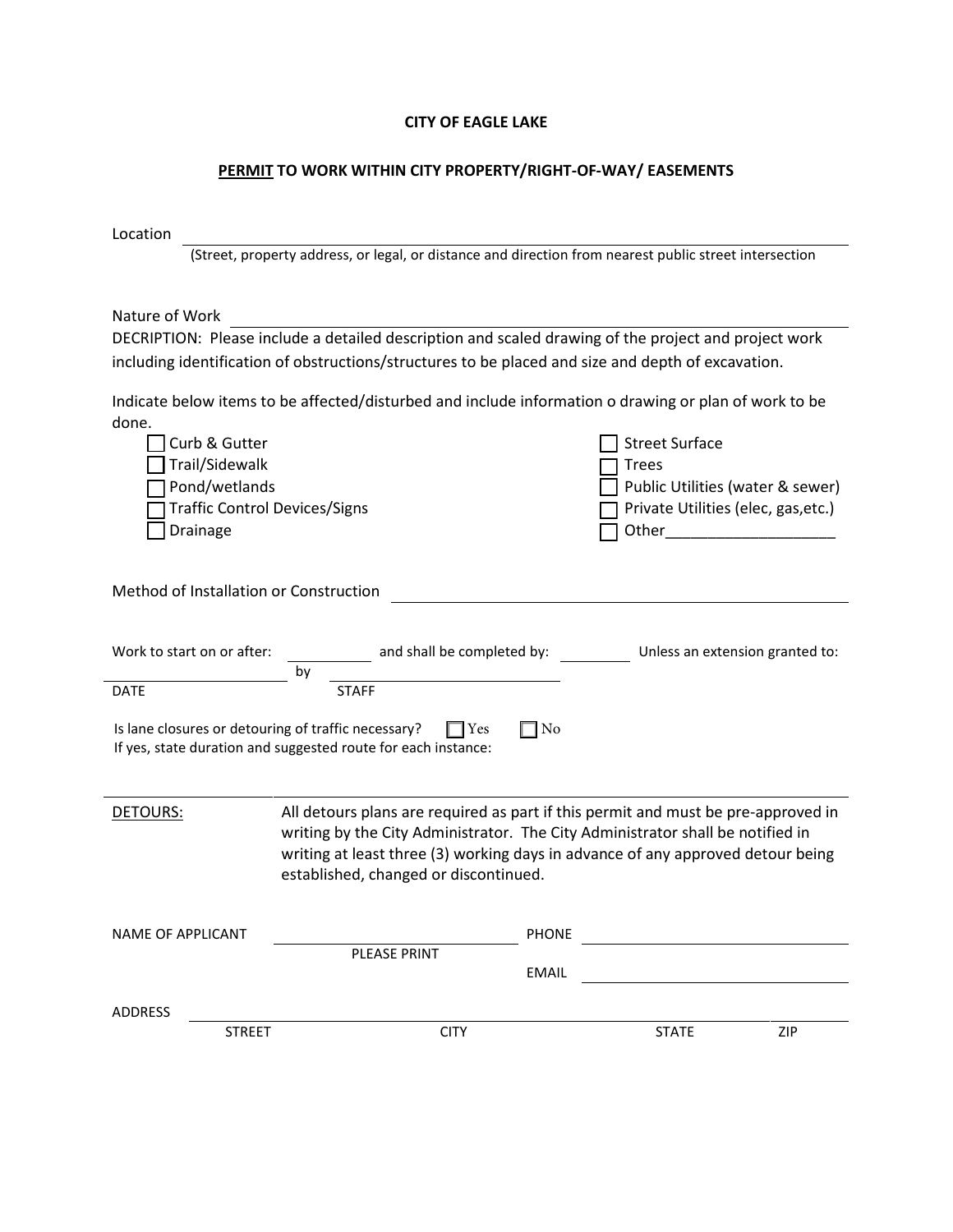| NAME OF PARTY OR ORGANIZATION PERFORMING WORK |               |      |                |      |                                 |  |
|-----------------------------------------------|---------------|------|----------------|------|---------------------------------|--|
| <b>GOPHER ONE-CALL REGISTRATION #</b>         |               |      | E-MAIL ADDRESS |      |                                 |  |
| CONTACT PERSON:                               |               |      |                |      | <b>EMERGENCY (24 hrs) PHONE</b> |  |
| ADDRESS:                                      |               |      |                |      | DAY PHONE                       |  |
|                                               | <b>STRFFT</b> | CITY | <b>STATE</b>   | ZIP. | FAX                             |  |

The undersigned herewith accepts the terms and conditions of this permit by the City of Eagle Lake as herein contained and agrees to fully comply therewith with the satisfaction of the City of Eagle Lake. The underlined also declares that he/she has read, understands, and will comply with all relevant City Ordinances and all Right of Way Regulations as stated in the following pages. A Certificate of Insurance or Self Insurance verifying coverage has been provided to the City of Eagle Lake. (City of Eagle Lake to be named as an additional insured when required)

| Signed:                                                                               | Title: | Date:                                                                                               |  |  |  |
|---------------------------------------------------------------------------------------|--------|-----------------------------------------------------------------------------------------------------|--|--|--|
|                                                                                       |        | All legal requirements shown on attached pages and on all "Special Provisions" to be complied with. |  |  |  |
| The date when work is completed must be reported in writing to the City Administrator |        |                                                                                                     |  |  |  |
| Close Form                                                                            |        |                                                                                                     |  |  |  |

|                          | <b>VIGAL LUITH</b>         |                                |  |
|--------------------------|----------------------------|--------------------------------|--|
| <b>FOR CITY USE ONLY</b> |                            | <b>AUTHORIZATION OF PERMIT</b> |  |
|                          | FINANCIAL SECURITY AMOUNT: | TYPE(cash or check):           |  |
| Fee:<br>Escrow:          |                            | Receipt #:<br>Receipt #:       |  |

## PERMIT NO.

In consideration of agreement to comply in all respects with the regulations and codes of the City of Eagle Lake covering such operations, and pursuant to authorization duly given by said City of Eagle Lake permission is hereby granted for the work to be done as described in the above application with said work to be done in accordance with such provisions as hereby stated:

APPROVED BY: CITY ADMINISTRATOR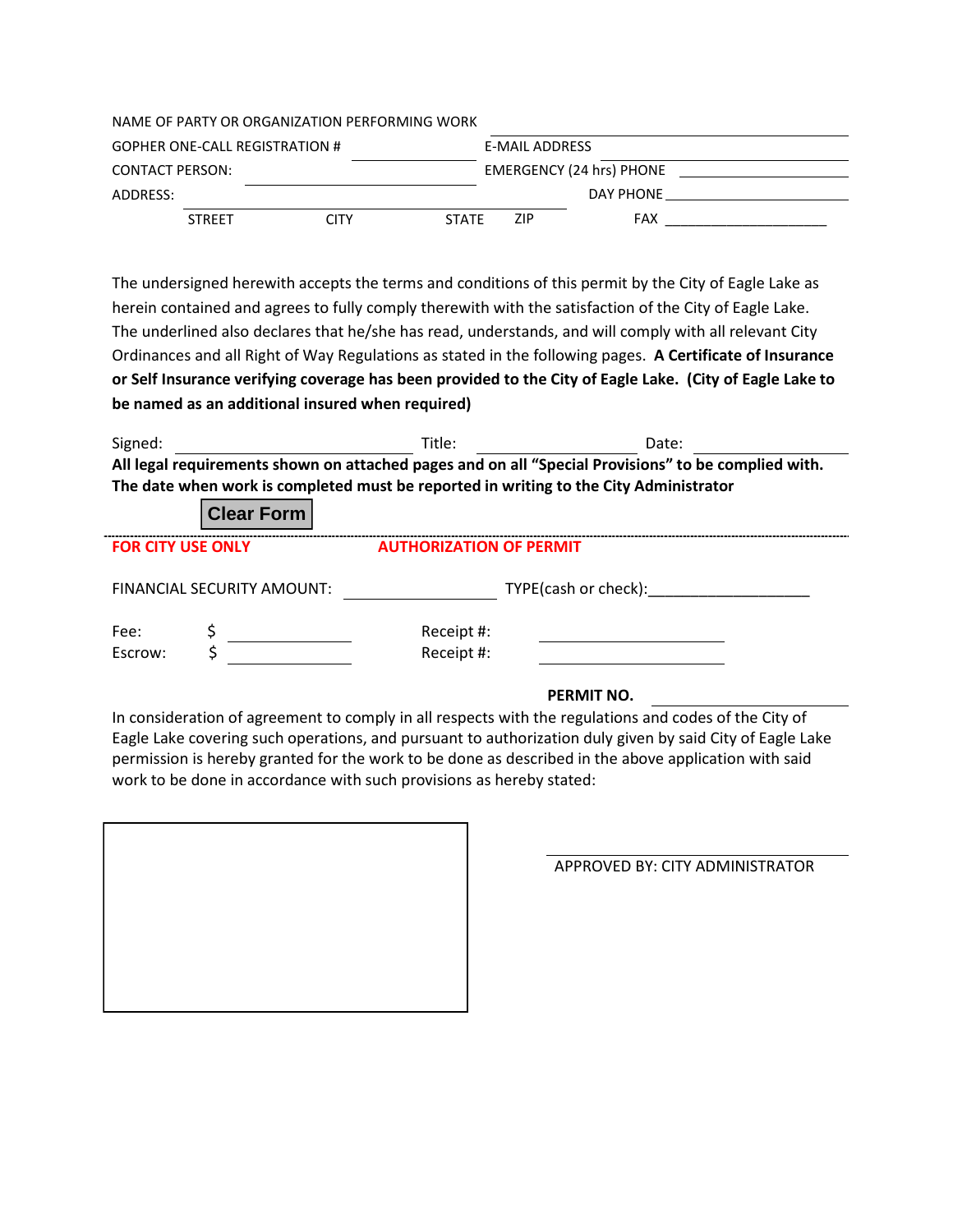# CITY OF EAGLE LAKE RIGHT OF WAY REGULATIONS

## SAFETY

- 1. Traffic shall be allowed to pass and to be protected at all times. If is not possible to allow traffic to pass, a detour must be pre-approved by the City Administrator. Notification must be in writing three (3) working days prior to commencement.
- 2. Traffic control devices shall be in accordance to the latest revision of the MMUTCD "Field Manual". When a trail or roadway/drive has been cut, appropriate signage must be kept in place and maintained until restoration is complete.
- 3. Excavations must be shored or sheeted, as required by O.S.H.A., when necessary to prevent undermining of roadways, trails, utilities, or for safety reasons. Stock piling of excavated material shall not occur within the public-right-of-way without proper traffic control.
- 4. Guys or stays shall not be attached to trees on the right-of-way or private property nor obstruct roadways, sidewalks, trails, driveways etc. without written permission.
- 5. Flaggers and/or warning lights at night shall be furnished by permitee whenever the work being done creates a hazard either to the traffic using roadway or the personnel engaged in the construction, or when directed to do so by the City.

## **OPERATIONS**

- 1. Permit on Job-Approved permits or copies (including approved detour plans) shall be kept on the work site while it is in progress and in the custody of the individual in charge, and shall be exhibited upon request made by any City official.
- 2. Hours of Operation-All work, including maintenance and fueling of equipment, shall be carried out from 7 a.m. to 7 p.m.
- 3. Conditions of Permit No person may excavate or obstruct the public right-of-way after the date specified in the permit, unless the person obtains a new permit or permit extension before the expiration of the original permit. The permit is valid only valid for the area of the right-ofway specified in the permit; no permitee shall do any work outside the area specified in the permit, except as noted herein.
- 4. If the obstruction or excavation of the public right-of-way begins later or ends sooner than the dates specified in the permit, the permitee shall promptly notify the City Administrator.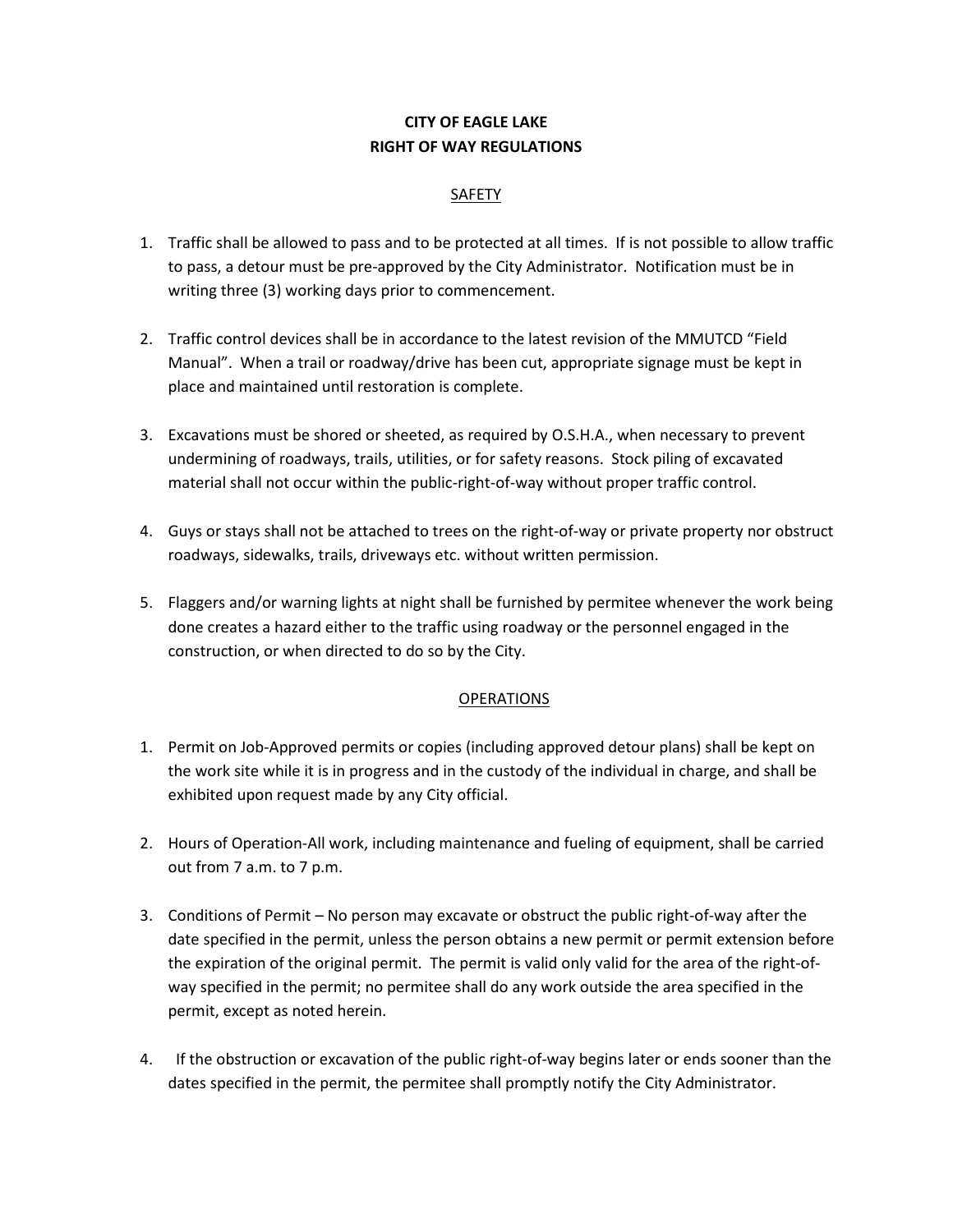- 5. When possible, the permitee shall coordinate project work and installation of facilities in colocations with other public right-of-way users.
- 6. The permitee shall locate property lines abutting public right-a-ways and replace any destroyed property corners with the services of a Minnesota-licensed land surveyor.
- 7. Provisions and Specifications These general provisions, specifications and the Standard Plates shall be considered as forming an integral part of each and every permit issued for operations within Eagle Lake. Installation, placements, location, and relocation of equipment and facilities shall comply with all federal, state, and local laws. The work authorized by this permit shall be done at such time and in such manner as shall be consistent with the safety of the public and shall conform to all requirements and standards of the City. If at any time it shall be found by the City that the work is not being or has not been properly performed, the permitee, upon be notified by the City, shall immediately, take the necessary steps, at his own expense, to place the work in condition to conform to said requirements or standards.
	- a. Public right-of-way alignment and grade shall be maintained, unless otherwise authorized by the City;
	- b. Unless otherwise approved by the City, fiber facilities shall be buried in a proper conduit and at a depth of no less than three (3) feet deep and no more than four (4) feet; copper cable facilities below concrete or bituminous paved roadway surfaces shall be buried no less than three (3) feet deep and no more than four (4) feet deep, and all other copper cable facilities shall be buried no less than thirty (30) inches deep and no more than four (4) feet deep.
	- c. All underground facilities that cross streets or hard surfaces driveways shall be bored and installed in conduit when requested by the City. Natural gas lines do not need to be installed in conduit.
	- d. When utilizing trenchless installation methods to cross an area in which a City utility is located or when directed by the City, the permitee shall excavate an observation hole over the City utility to ensure that the City utility is not damaged.
	- e. If the project work involves open cut, the permittee shall install visual tracers at twelve (12) inches over buried facilities. If other construction methods are used, substitute locating methods may be used upon approval by the City.
	- f. During plowing or trenching of facilities, a warning tape shall be placed at a depth of twelve (12) inches above copper cables with over two hundred (200) pairs and all fiber facilities. A locating wire or conductive shield shall be installed above buried telecommunication facilities, except for di-electric cables.
	- g. Restoration of areas disturbed by facilities will include returning the right-of-way to the same condition that existed before excavation. The right-of-way user is responsible for all of its work done in the public right-of-way, whether by employees, agents, or independent contractors. All levels of restoration include compaction of the materials in lifts placed in the excavation of the sub-grade and aggregate base, plus pavement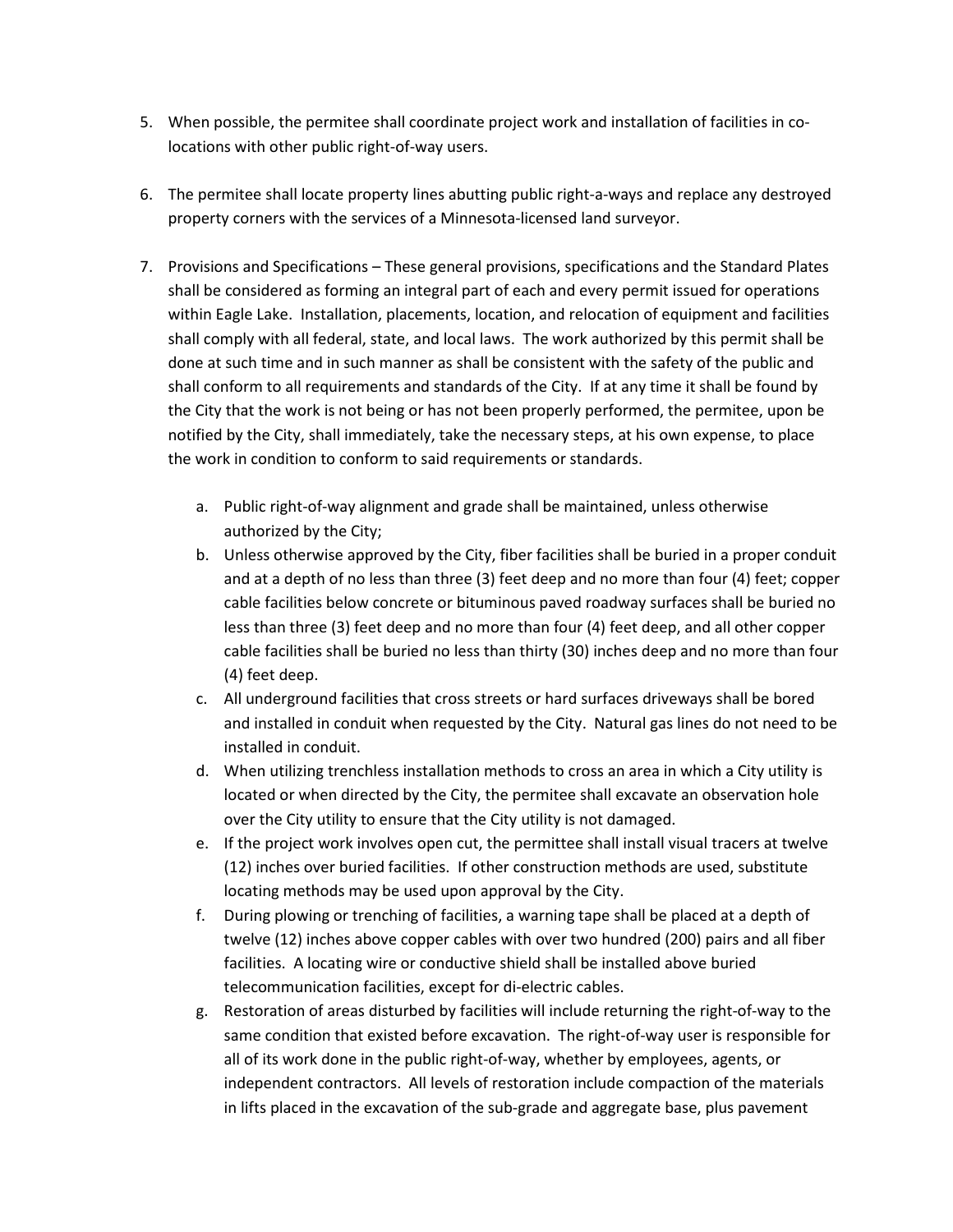replacement, in kind. Compacted backfill shall be brought to bottom of the gravel of the approved street section. Compaction shall be accomplished with hand, pneumatic or vibrating compactors as appropriate. Compaction testing may be required as determined by the City.

- h. All facilities shall be located so as to not interface with existing & potential future traffic signals and signs.
- i. All above ground appurtenances shall be located no closer than ten (10) feet to City hydrants, waterline valves, manholes, lift stations or catch basins unless approved by the City, and shall not be installed in front or within visual sight lines of ay City signs, monuments or amenities for facilities or parks. Minimum offsets from sidewalks, driveways and trails shall be two (2) feet unless approved by the City.
- j. Underground facilities shall not be installed between a hydrant and an auxiliary valve. Underground facilities shall not be installed within five (5) feet of hydrants, waterline valves, lift stations, manholes, or catch basins where utility easements exist beyond the roadway surface area of the public right-of-way and space is available therein. In those area in which no utility easements exists, placement of an underground facility shall be between the edge of pavement and no closer than three (3) feet to an existing City utility appurtenance, unless approved by the City.
- k. The location and installation of telecommunications facilities shall comply with the National Electric Safety Code, as incorporated by reference in Minnesota
- 8. Execution The permittee shall use diligence in the execution of the work authorized under this permit in order not to endanger the public or unnecessarily obstruct travel along any road or right-of-way. Operations shall be so conducted as to permit safe and free travel over the roads and trail ways at all times within the limits of the work herein prescribed. All safety measures for the free movement of traffic shall be provided by the permittee at their own cost. The permitee shall notify adjacent property owner's 48-hours prior to commencement of any project work that may disrupt the use and access to the abutting property. Notification shall include at a minimum the following information:

-Description and purpose of work

-Company listing with addresses and telephone numbers (Utility Name, Contractors, etc.)

-Local contact name and telephone number

-Tentative work schedule

-Restoration process

-Statement noting that work is for a private utility, not the City of Eagle Lake

9. Conformity to Laws – the installation shall be made in conformity with all applicable laws, regulations, and codes covering said installations. All installations shall be made in conformity with regulations of governmental agencies for the protection of the public.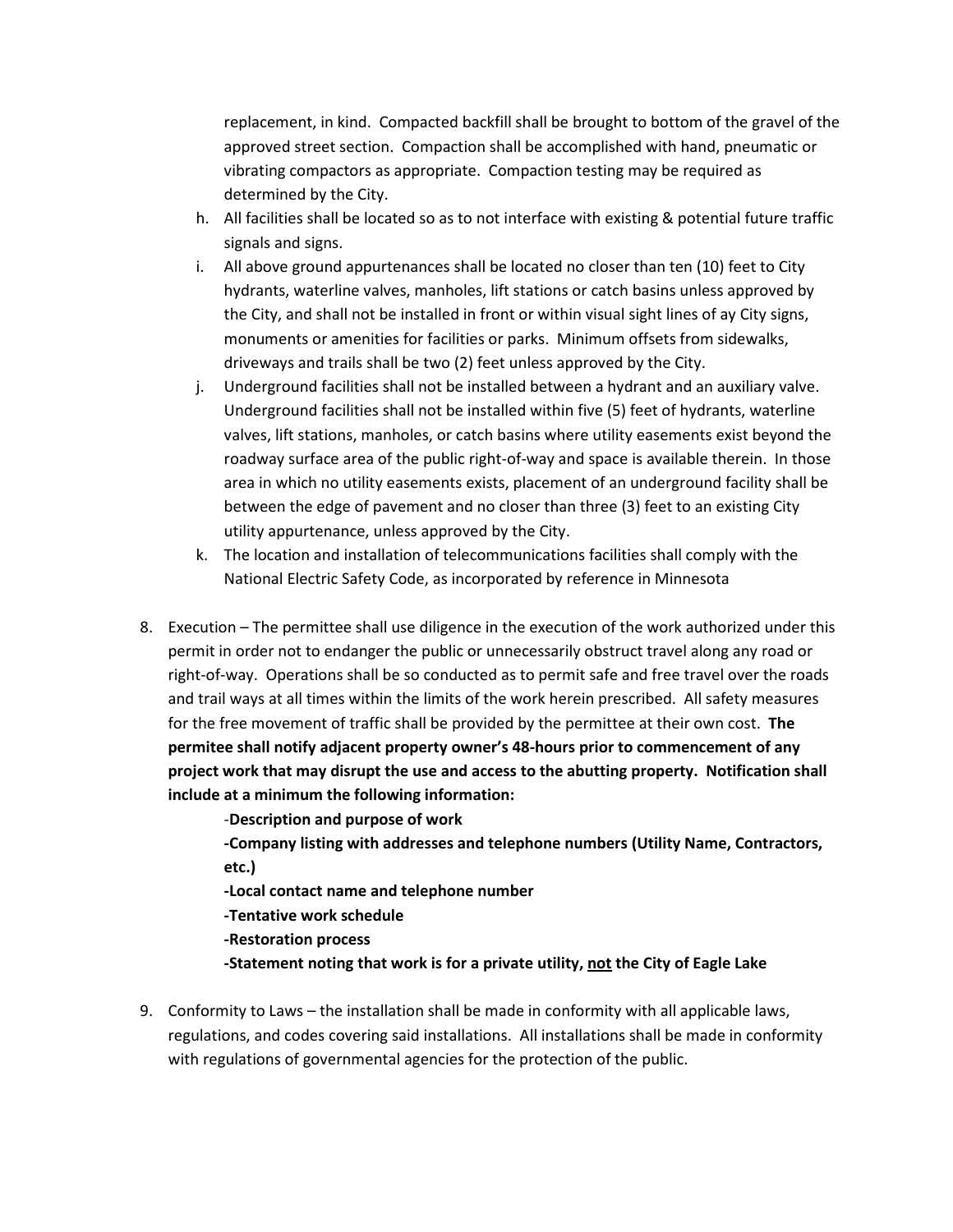- a. The applicant shall furnish a bond or financial guarantee in the amount to be determined by the City that is required to ensure adequate and timely completion of repair. This bond or financial guarantee shall remain in effect for 1 year subsequent to completion of street repair to protect the City from defects in material, workmanship or non-compliance with City standards or specifications.
- b. File with the City a liability insurance policy or certificate of such insurance issued by an insurance company authorized to do business in the State. The policy shall insure the person performing acts described in this section and the City, listed as an additional insured, in the sum of at least \$1,000,000 for injury to one person, and \$1,000,000 for one accident, and at least \$1,000,000 property damage or in such other amounts as the Council shall determine. The policy shall be kept in effect until the termination of a permit granted pursuant to this section.
- c. Except for the negligent acts of the City, its agents and its employees, the permitee shall assume all liability for, and save the City, its agents and its employees, harmless and defend same at its sole cost and expense for any and all claim for damages, actions or causes of action arising out of the work to be done herein and the continuing uses by the permitee, including but not limited to the placing, constructing, and reconstructing, maintaining, protecting and use of said facility under this application and permit for construction.
- 10. Existing Facilities the utility facility and installations shall not interfere with any existing utility facility on the City's right-of-way or easements. It is the responsibility of the applicant to call for timely, necessary locations of existing utilities. (Gopher State One Call 800-252-1166)
- 11. Private Property The work permit or permit for construction as issued does not in any way imply an easement or right to enter private property.
- 12. Quality of Work finished surface, base and sub-base of all disturbed surfaces upon completion of work shall be at least equal to or better than current City specs for similar construction. New surfaces must match existing roads or trail-ways. Hard surfaces shall be replaced with 48 hours upon completion of backfill.
- 13. Cutting Trees the permission herein granted doe not confer upon the permittee the right to cut, remove, or destroy trees or shrubbery within the legal limits of the right-of-way or easements that are not specifically indentified on the plan attached to this permit or relieve permitee from permittee shall protect the root growth of significant trees and shrubbery within the public right-of-way adjacent thereto.
- 14. Drainage all waterways and overland drainage shall remain operative. Proper erosion control shall be established and maintained throughout the construction and restoration.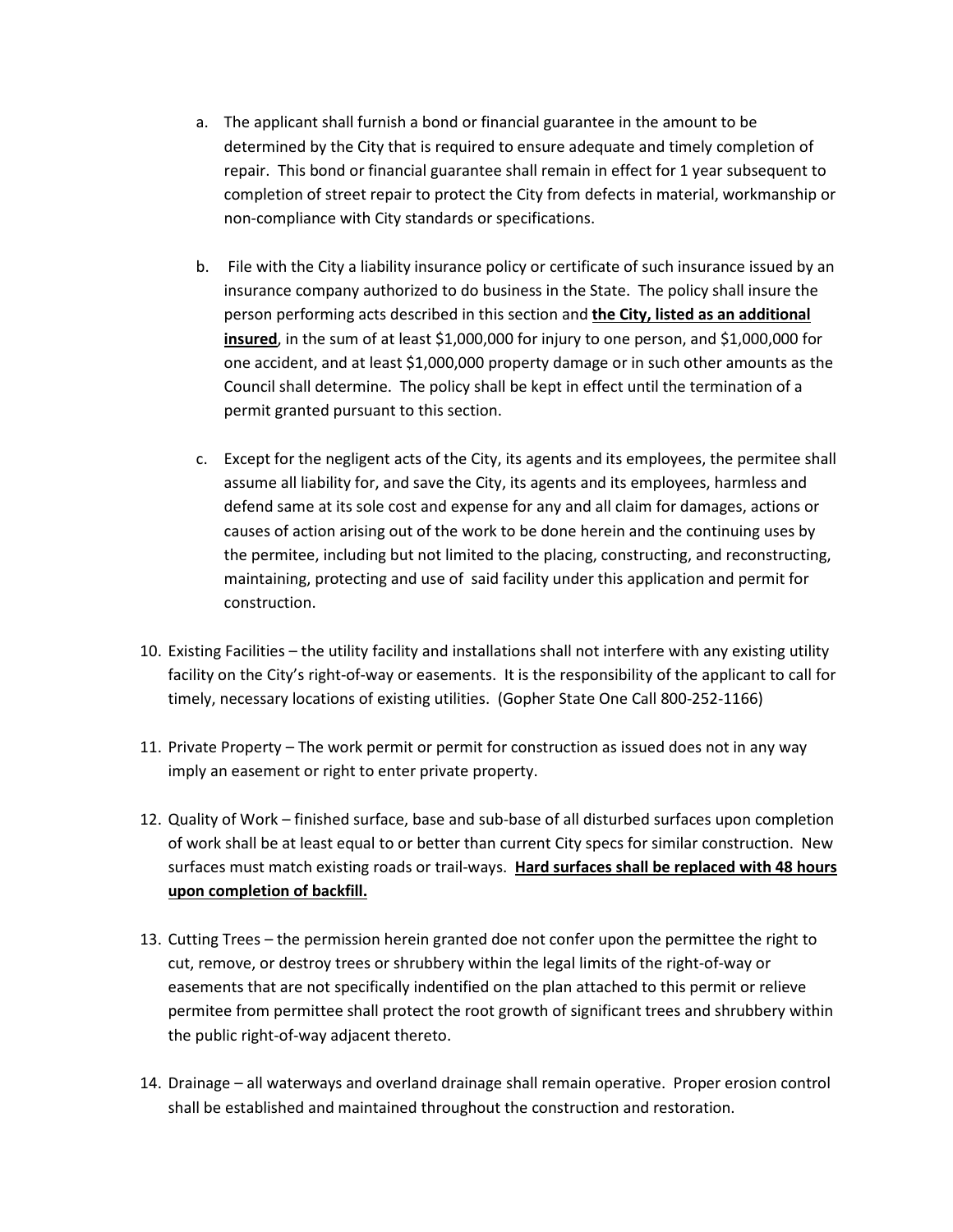- 15. Pole anchors Pole anchors, anchors, braces or other construction may be permitted within right-of-way or easements and must be approved on a case-by-case restoration.
- 16. Driving Limitations:
	- a. Driving or parking on City trails or sidewalks shall only be permitted for those operations requiring direct access to the boulevard area where adequate shoulder width is not available. Vehicles within the right-of-way area shall utilize warning flashers at all times.
	- b. Vehicles driving on trails or sidewalks shall not operate in excess of 5 miles per hour. Vehicles shall operate at slower speeds when weather conditions, trail conditions, poor visibility, obstructed sightlines or other conditions require special precautions to ensure the safety of trail users and the general public.
	- c. Vehicles shall not be parked on trails or sidewalks in such a manner as to unnecessarily impede the safe and efficient use of trail ways by the general public.
- 17. Vehicles or equipment traversing roads or trail surfaces shall not utilize studded or chained tires, caterpillar traction, or any other form of traction that will result in damage to the surface.
- 18. Clean Up Street and trails shall be cleaned at the end of each workday and affected right-ofway shall be cleaned after construction is completed and left in a neat and presentable condition. Any sediment or debris from improvement shall be removed from sanitary or storm sewer systems, including drainage swales and ponds, as needed.
- 19. Trees and Vegetation Burning or discing operations and/or the use of chemicals to control or destroy trees, brush and other vegetation is prohibited without prior approval from the City.
- 20. Replacement of Sod Wherever topsoil and sod are disturbed, they shall be preplaced and maintained satisfactorily until the turf is established. Any turf that fails to be established shall be replaced and satisfactorily re-established. Restoration of boulevards shall include a minimum 4" of topsoil and seed..At the request of the property owner, turf restoration for areas exceeding10 sq. ft. shall include the placement of sod. The notice to property owner shall clearly identify this option to the property owner. The property owner shall assume maintenance requirements of sod.
- 21. Street Opening Contractors that require a permit to complete a repair on the street, cut the curb for driveways, or other such street openings will be required to follow the Ordinance and restore the street accordingly. The fee schedule identifies the cost for an excavation permit and